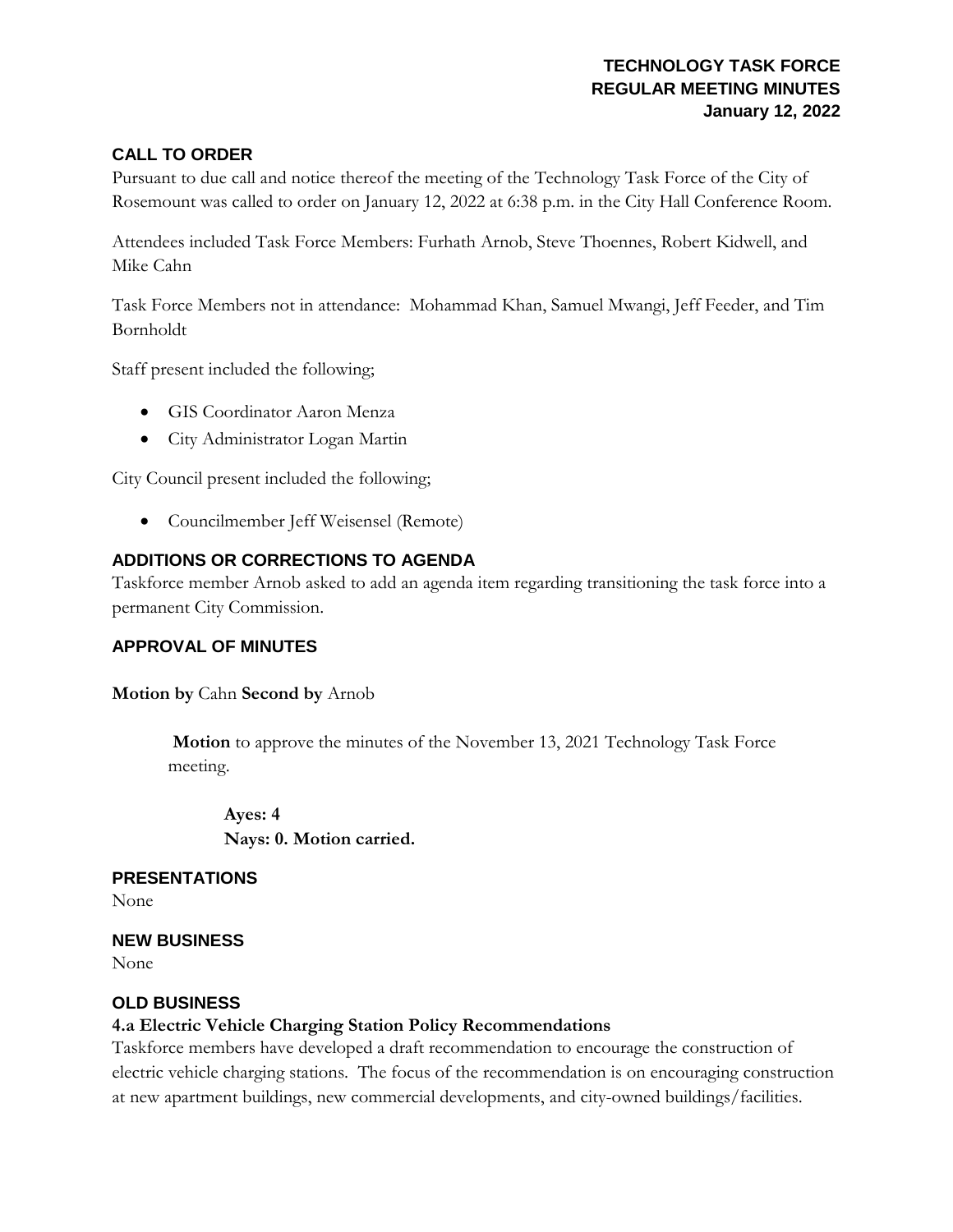Councilmember Weisensel suggested the task force attend a City Council work session to present the recommendation and to receive feedback on it. City Administrator Martin agreed to add the task force to the agenda for the February  $1<sup>st</sup>$  City Council work session.

### **4.b Network Security Recommendations**

Taskforce members held a discussion regarding City network security concerns such as ransomware, disaster recovery, virus scanning, etc.

Taskforce member Thoennes questioned if there should be an additional security audit performed on City systems annually. Thoennes is going to gather a list of questions and concerns to be shared with City Information Technology staff.

## **4.c Technology Purchase Rules Recommendations**

Taskforce members have developed a check list of items that should be considered when City staff is considering the purchase of new software. The check list is designed to help staff determine if the new software is fiscally responsible, determine if there is any redundancy in the new software compared to existing software, and to determine if the long-term maintenance of the software is feasible with existing City staff.

Taskforce member Thoennes is going to provide the check list with the City's internal technology work group for review and for consideration for implementation as an internal City policy.

## **4.d Technology Task Force Transition to Commission**

Taskforce members held a discussion about whether the task force should be transitioned into a permanent City Commission. The group discussed the key differences between a taskforce and a commission including quorums, by-laws, terms, and attendance.

Councilmember Weisensel suggested City Council would likely take up the issue at the end of 2022, after the task force's initial two years of existence. He encouraged the taskforce to continue to bring recommendations to City Council as way to demonstrate the need for a permanent technology commission and asked the group to consider what a technology commission would be responsible for in the future.

# **OTHER UPDATES**

GIS Coordinator Menza provided a brief update on his findings regarding developing a technology base inventory and will share his findings with the group for consideration at the February 2022 Technology Task Force meeting.